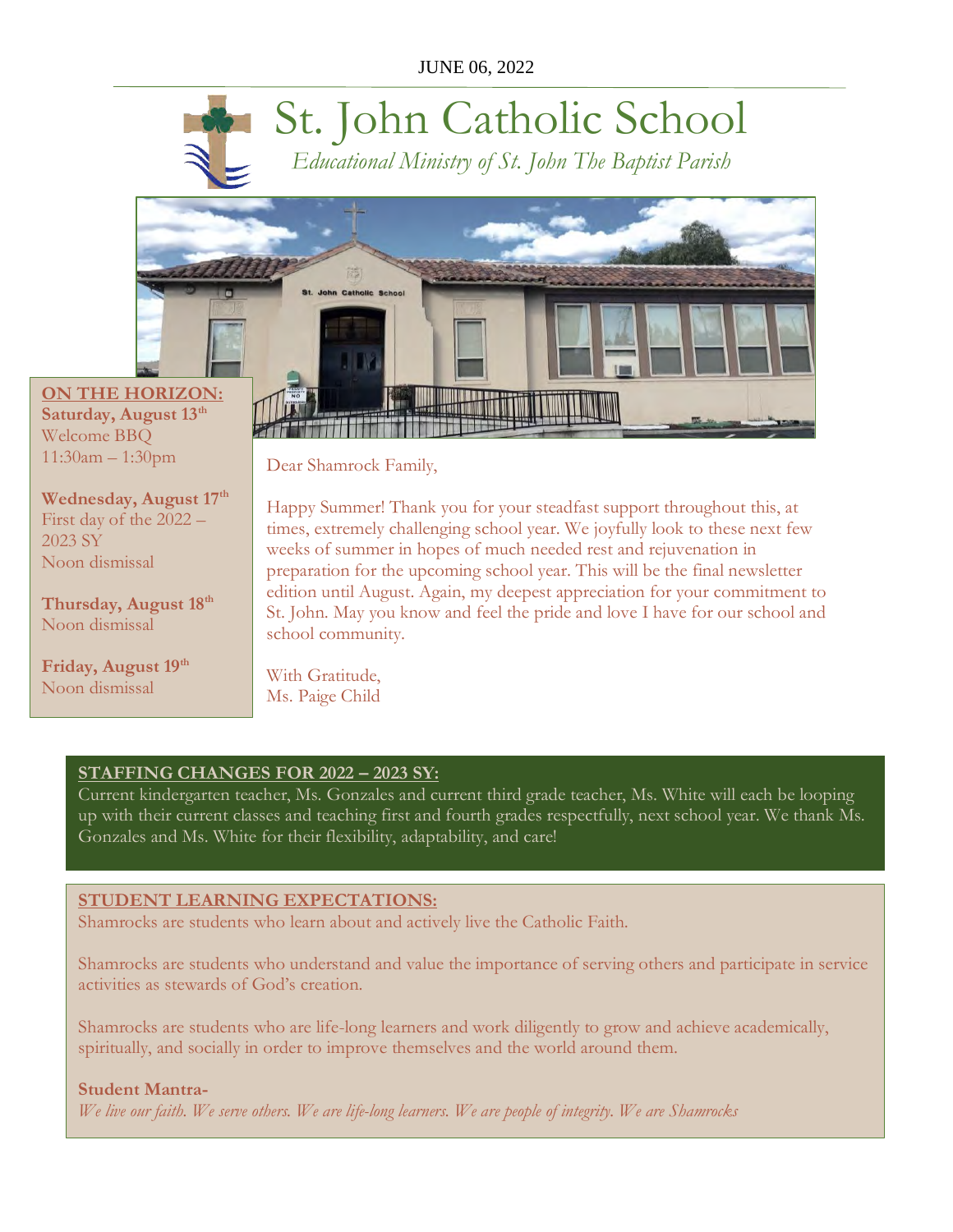#### **SUMMER SCHOOL/SUMMER PROGARAMS:**

Queen of All Saints, Concord St. Catherine, Martinez St. Felicitas, San Leandro: July 11th-29th (8:30am-12:00pm academics), 1:00pm-3:00pm enrichment) cost- \$675. St. Joseph, Pinole: June  $20^{th}$  – July  $15^{th}$  (8:00am – 3:00pm) cost- \$600 St. Leander, San Leandro: June 20<sup>th</sup> - July 22nd. (8:30am – 12:00pm academics) cost- \$500, (12:00pm – 6:00pm extended care) cost- \$6 per hour, per student St. Patrick, Rodeo KidztoPros, Alamed: June 20th - August 8<sup>th</sup> h[ttps://www.kidztopros.com/locations/St-Philip-Neri](https://www.kidztopros.com/locations/St-Philip-Neri-summer-camps-in-Alameda-US-CA?grades=5-8&period=2022-06-20--2022-07-01&utm_campaign=St._Philip_Neri_School&utm_medium=flyer&utm_campaign=summer_camp_may)[summer-camps-in-Alameda-US-CA?grades=5-8&period=2022-06-20--2022-07-](https://www.kidztopros.com/locations/St-Philip-Neri-summer-camps-in-Alameda-US-CA?grades=5-8&period=2022-06-20--2022-07-01&utm_campaign=St._Philip_Neri_School&utm_medium=flyer&utm_campaign=summer_camp_may) [01&utm\\_campaign=St.\\_Philip\\_Neri\\_School&utm\\_medium=flyer&utm\\_campaign=summer\\_camp\\_may](https://www.kidztopros.com/locations/St-Philip-Neri-summer-camps-in-Alameda-US-CA?grades=5-8&period=2022-06-20--2022-07-01&utm_campaign=St._Philip_Neri_School&utm_medium=flyer&utm_campaign=summer_camp_may)

## **FAITH FORMATION:**

10 Tips for Better Family Mealtimes [https://www.loyolapress.com/catholic-resources/prayer/arts-and-faith/culinary-arts/10-tips-for-better](https://www.loyolapress.com/catholic-resources/prayer/arts-and-faith/culinary-arts/10-tips-for-better-family-mealtimes/)[family-mealtimes/](https://www.loyolapress.com/catholic-resources/prayer/arts-and-faith/culinary-arts/10-tips-for-better-family-mealtimes/)

### **KNIGHTS OF COLUMBUS FUNDRAISER:**

The Knights of Columbus will host a fundraiser for seminarians and Catholic education in support of the St John Catholic School, confirmation classes, and special education ministries within St. John parish. A 55" LG SMART TV will be raffled off, with tickets \$5.00 each. Raffle tickets will be available after school and after masses from Knights of Columbus Council members.

Similarly, On FATHER'S DAY, June 19th, after the Sunday 7:30am; 9:30am; and 11:30am masses- coffee and pastries will be available to raise funds for Catholic education (SJCS, confirmation classes, and special education ministries.) at St John. For info contact Michael McCarthy, GK. @ the parish office.

## **ST. GERARD'S WOMEN'S CLUB FUNDRAISER:**

 Raffle will consist of various denomination Visa gift cards. We will also be serving coffee and donuts for your enjoyment. On June 18th the fun starts from 3pm to 8pm and on June 19th, it will start at 8am to Save the dates of JUNE 18 & 19 for our "favorite" bake sale as well as Raffle, & Trinkets & Treasures. Our 3pm. You won't want to miss out on all the home baked goods, Portuguese bread and so much more, so, come over to the Community Room and have some fun!

-- Ernestine Moir, Publicity Chair for St. Gerard Women's Club